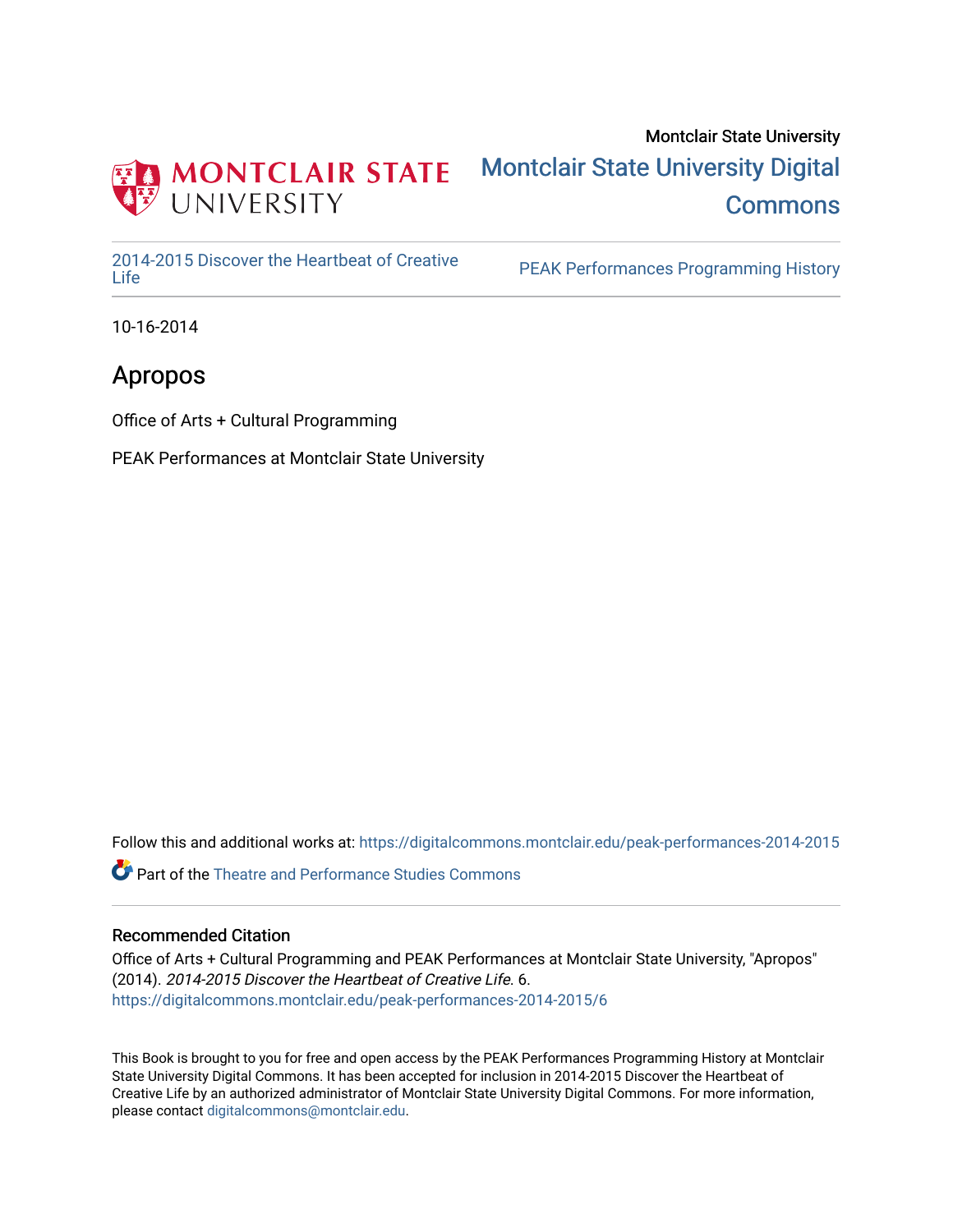October 16–19, 2014 Alexander Kasser Theater



#### Office of Arts & Cultural Programming

Executive Director **Jedediah Wheeler** Executive Producer **Jill Dombrowski** Producer **Jessica Wasilewski** Production/Facility Manager **J. Ryan Graves** Cultural Engagement Director **Carrie Urbanic** Media and Marketing Specialist **Amy Estes** Director of Audience Services **Robert Hermida** Lighting Supervisor **Chris Holland** Cultural Engagement Assistant **Hannah Rolfes**  Production Associate **Gillian P. Holmes**  Film Project Coordinator **Omonike Akinyemi** Box Office Manager **Pierson Van Raalte** House Manager **Maureen Grimaldi** Marketing/PR Assistant **Noah Befeler** Graphics **Patrick Flood/pfloodesign.com** Press **Ellen Jacobs Associates** Program Editor **Susan R. Case**



Montclair State's **Office of Arts & Cultural Programming** (ACP) presents and produces leading artists of the world in dance, music, theater, and opera. Under its signature series Peak Performances, ACP has produced works such as Zinnias: The Life of Clementine Hunter by Robert Wilson, Bernice Johnson Reagon, Toshi Reagon, and Jacqueline Woodson; Dog Days by David T. Little and Royce Vavrek; Harry Partch's Oedipus; and Ridge Theater's The Difficulty of Crossing a Field by David Lang. In addition, ACP has commissioned works by Bill T. Jones, Kronos Quartet, Jan Fabre, Liz Lerman, Wayne McGregor, Laurie Anderson, Romeo Castellucci, Richard Alston, Susan Marshall, Fred Hersch, and David Gordon.

### **Major Donors**

Artistic Director Réka Szabó Creators/Performers Réka Szabó, Emese Cuhorka, István Gőz, Dániel Szász Lighting Designer Attila Szirtes Visual Designer Zsolt Korai Costume Designer Edit Szúcs Special Makeup Artist Balázs Károlyi Mask Designer Janka Haraszti Interactive Technology Zsolt Korai, Gábor Papp Creative Coding Gábor Papp Technician Gábor Karcis Tour Manager Adrienn Szabó

I will be all of these things one day Performed by Réka Szabó

 $\sim$  Intermission  $\sim$ 

I don't remember being raised like this Performed by Réka Szabó, Emese Cuhorka, István Gőz, Dániel Szász

@peakperfs

Q

### **Peak Performances** THE 2014-15 SEASON

## Staff

#### **Alexander Kasser Theater Founders**

Mary Mochary I. Michael Kasser Alexandra and Seth Bergstein Matthew Mochary \_\_\_\_\_\_\_\_\_\_\_\_\_\_\_\_\_\_\_\_\_\_\_\_

Automatic Data Processing Doris and Felix Beck Robert and Barbara Constable Andrew Constable George and Linda Hiltzik Montclair State University Alumni Association Margaret and Herman Sokol Jack and Jeanette Sullivan

**Benefactors** Arlene Allen Bank of America John and Cynthia Barnes Grace Lyon Concialdi Jean Hall The Hillier Group Audrey V. Leef The Prudential Insurance Company of America Schering-Plough Research Institute Wachovia Bank Josh and Judy Weston

Dr. Susan A. Cole, President Daniel Gurskis, Dean, College of the Arts Jedediah Wheeler, Executive Director, Arts & Cultural Programming

### US Debut!

# The Symptoms **Apropos**

#### PROGRAM

The Symptoms receives funding from the Hungarian Ministry of Human Resources and the National Cultural Fund of Hungary. This production was also supported by the Trafó House of Contemporary Arts, Jurányi Production House, and National Dance Theatre.

Duration: 1 hour 30 minutes, including one 15-minute intermission.

In consideration of both audience and performers, please turn off all electronic devices. The taking of photographs or videos and the use of recording equipment are not permitted. No food or drink is permitted in the theater.

#### **The 2014/15 season is made possible in part by funds from:**

| The National Endowment for the Arts                                                                                      |                                |
|--------------------------------------------------------------------------------------------------------------------------|--------------------------------|
| The Andrew W. Mellon Foundation                                                                                          | ART WORKS.                     |
| The New Jersey State Council on the Arts/Department of State,<br>a Partner Agency of the National Endowment for the Arts |                                |
| Discover Jersey Arts                                                                                                     | state<br>Council               |
| National Dance Project (NDP) of the New England Foundation for the Arts                                                  | <b>ON THE</b><br><b>MEYTIG</b> |
| Alison and James T. Cirenza                                                                                              |                                |
| Robert and Holly Gregory                                                                                                 |                                |
| The Honorable Mary Mochary                                                                                               |                                |

To view our complete season and for more information, visit **peakperfs.org** .

 $\overline{\phantom{a}}$ 

### College of the Arts

Dean **Daniel Gurskis** Associate Dean **Ronald L. Sharps** Assistant Dean **Linda D. Davidson** Director of Administration **Marie Sparks** College Administrator **Zacrah S. Battle** Executive Assistant to the Dean **Alyson Thelin** Program Assistant **Kilolo Kumanyika** Art and Design **Aissa Deebi** John J. Cali School of Music **Jon Robert Cart** School of Communication and Media **Merrill Brown** Theatre and Dance **Randy Mugleston** Broadcast and Digital Media Facilities **Nick Tzanis** University Art Galleries **Teresa Rodriguez**